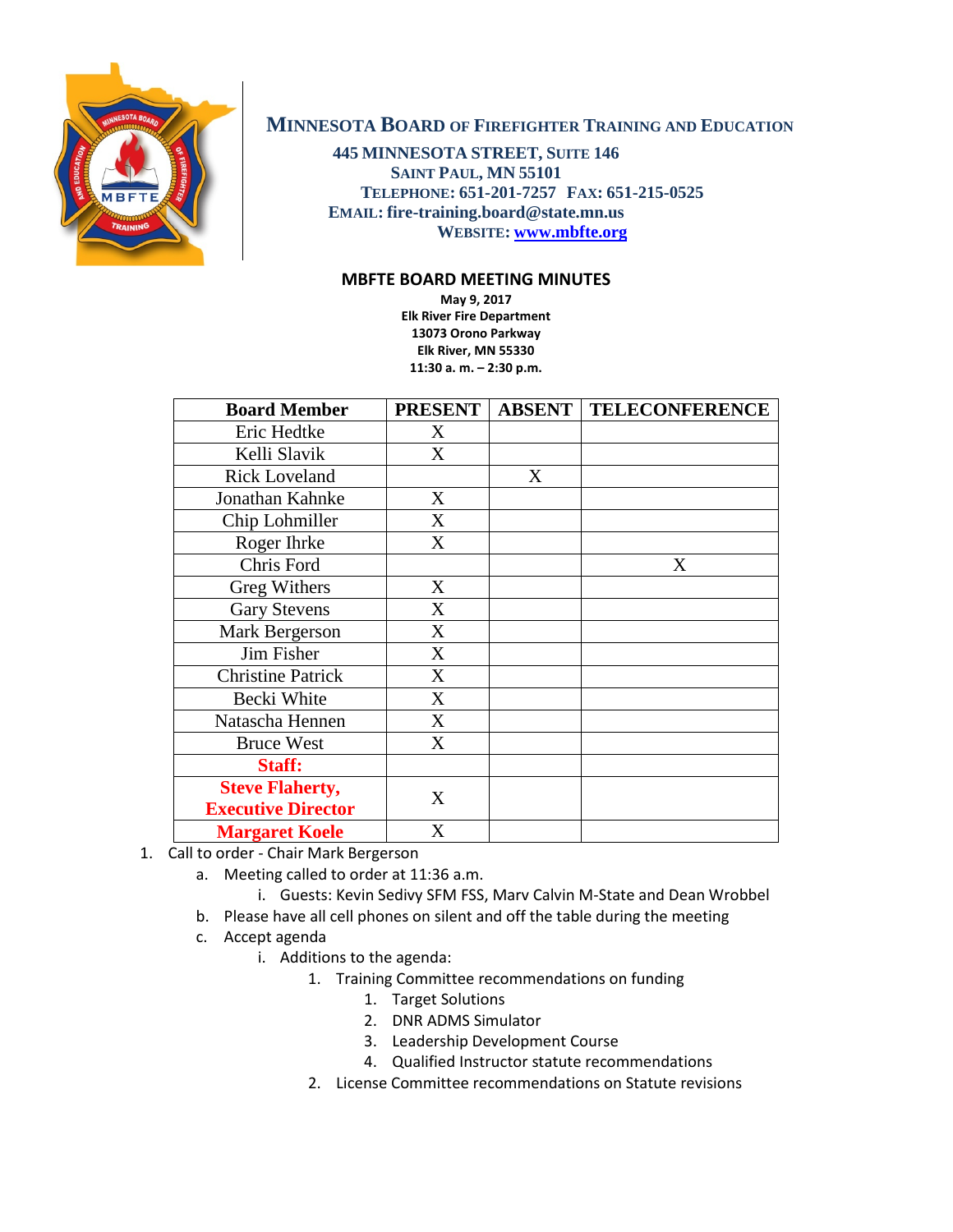- ii. Jim Fisher motioned to accept the agenda with the additions, Chip Lohmiller second the motion. Motion carried
- 2. Approval of Minutes as Written
	- a. February 14, 2017 minutes
		- i. Jim Fisher motioned to approve the minutes as written, Kelly Slavik second the motion. Motion carried
- 3. Officers Reports
	- a. Mark Bergerson, Chair
		- i. New Committee Member Lists / Chair of each Committee
			- 1. Training Mark Bergerson (Chair)
				- 1. Chris Ford
				- 2. Christie Patrick
				- 3. Bruce West
				- 4. Becki White
				- 5. Jim Fisher
			- 2. Licensing Eric Hedtke (Chair)
				- 1. Gary Stevens
				- 2. Rick Loveland
				- 3. Chip Lohmiller
				- 4. Natascha Hennen
	- b. Vice Chair
		- i. Mark Bergerson, Chair, explained that in the bylaws, a person can only hold a position for the board for two terms and Chip Lohmiller has exceeded that limit. A new vote will be taken later in the agenda.
	- c. Treasurer, Becki White (representing the same organization) will be replacing Dean Wrobbel in this position until the next election comes up for vote.
		- i. Bruce West, Fire Marshal, Fire Safety Account balance update
			- 1. \$10,683,505.49 in the account and collections should reach the budget of \$13,000,000.
	- d. Secretary, Chris Ford
		- i. Nothing to report
- 4. Reports
	- a. Executive Director Steve Flaherty
		- i. Budget
			- 1. The budget remains healthy.
			- 2. There is an encumbrance of \$30,212 in capital equipment for the purchase of a vehicle, verses leasing, as it is more economical.
			- ii. Regional Training
				- 1. FAO 227 students
				- 2. Fire Officer  $1 229$  students
				- 3. Fire Instructor 1 195 students (295 requested funding for this class)
				- 4. Cancer/Mental Health \$75,000 in funding was budgeted and used. 1500 have attended the sessions to date.
			- iii. Training Reimbursements 425 departments have submitted to date for more than \$1.2 million.
				- 1. EMS \$275,000 approved, with \$150,000 consisting of EMR initial or refresher training.
				- 2. Backfill & OT \$70,000 to date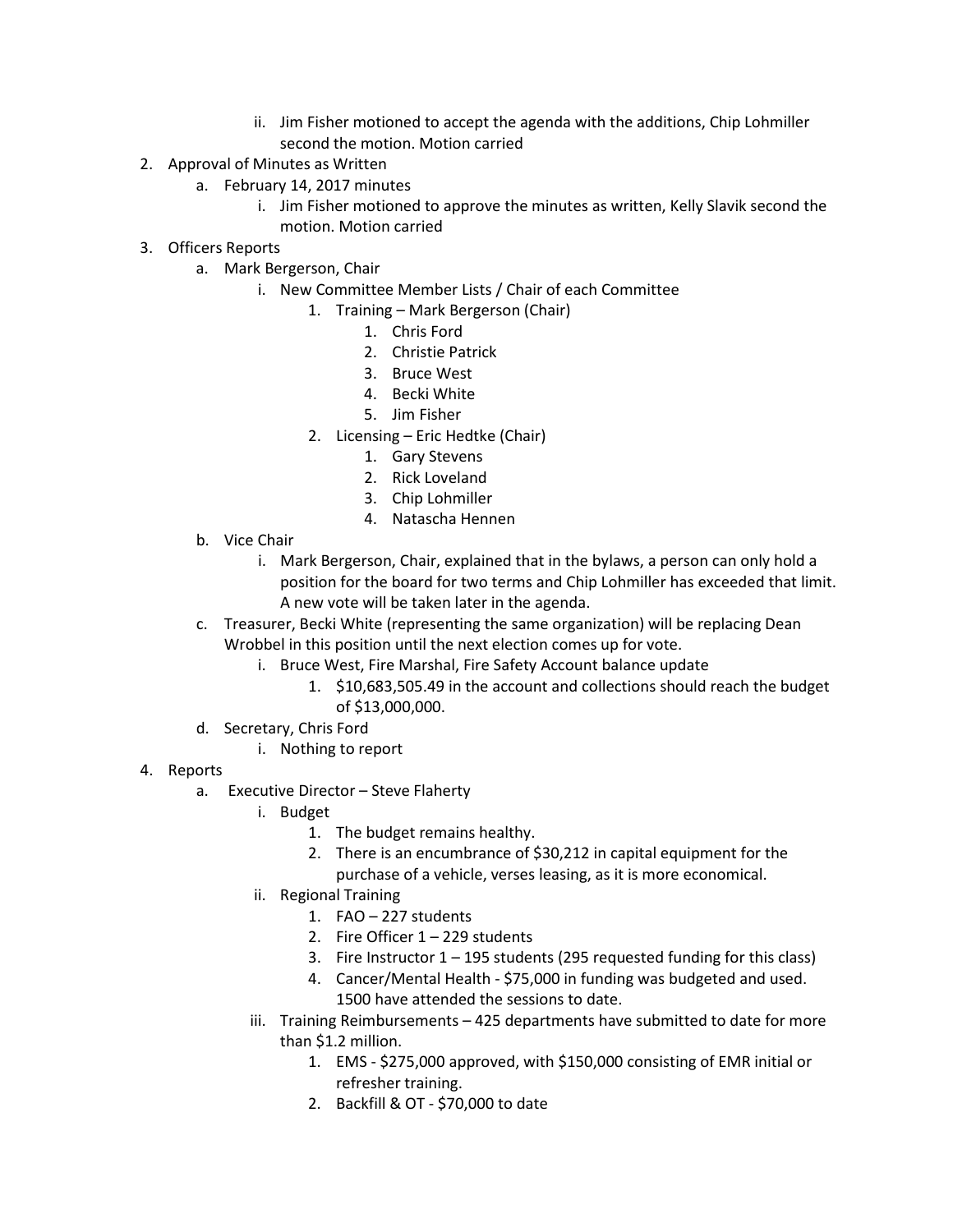- iv. Live Burns budget was 132 live burns and we have 20 on the FY18 waiting list
- v. Conference & Seminars 23 different agencies were awarded funding for FY17 with 11 reimbursements received to date. Over 2000 firefighters benefited from this funding.
- vi. NJPA \$163,720 budgeted for Region 5 area (Cass, Crow, Wing, Morrison, Todd Wadena counties), which equates to an additional \$155 per firefighter reimbursement. 35 departments have requested more than \$95,000 to date.
- b. Executive Committee Mark Bergerson, Chair
	- i. We had a meeting last week and most of the discussion will take place during this meeting.
- c. Licensing/License Review Committee Eric Hedtke, Chair
	- i. Legislation Update (Statutes) Proposals by the License Committee
		- 1. Proposed legislative language changes that are being discussed:
			- 1. DNR forest wildland firefighter's exemption. They did not get an exemption put through legislation on their end this session so the committee is discussing that issue.
				- i. The committee had discussion to propose the addition of the DNR wildland firefighter exemption and Industrial Fire Brigades without FDID numbers to exempt them from licensing.
				- ii. Steve Flaherty, Executive Director, will be clarifying if the DNR has an FDID number or not to the committee.
			- 2. To get specified legislative authority for MBFTE to create a qualified instructor application process and list to distribute to departments.
			- 3. To get specified legislative authority for MBFTE to set standards, for which reimbursements happen, with funds from the fire safety account.
			- 4. Proposal to add language regarding the firefighter examination appointment and accepting accredited agencies.
			- 5. When the qualified instructor language has legislative approval to add into statute, the license committee has requested that the Training Committee create the application process for that program and bring the suggestions to the board.
				- i. Kelly Slavik motioned to move forward with statute changes, Jim Fisher second the motion.
				- ii. Kelly withdrew the motion.
				- iii. Bruce West, Fire Marshal, commented it would be a good idea to wait until all changes are completed and then discuss to approve at the August meeting.
				- iv. Roger Ihrke would like to have the document with all the changes at the August meeting.
	- ii. Renewal Update Eric Hedtke, License Committee Chair
		- 1. 4,909 renewal letters were sent out to licensees.
			- 1. There were 1,608 licenses renewed to date, with 2,200 letters sent out last week for those remaining to renew.
		- 2. 864 expired license letters were sent out last week.
			- 1. 55 of the expired licenses have reinstated.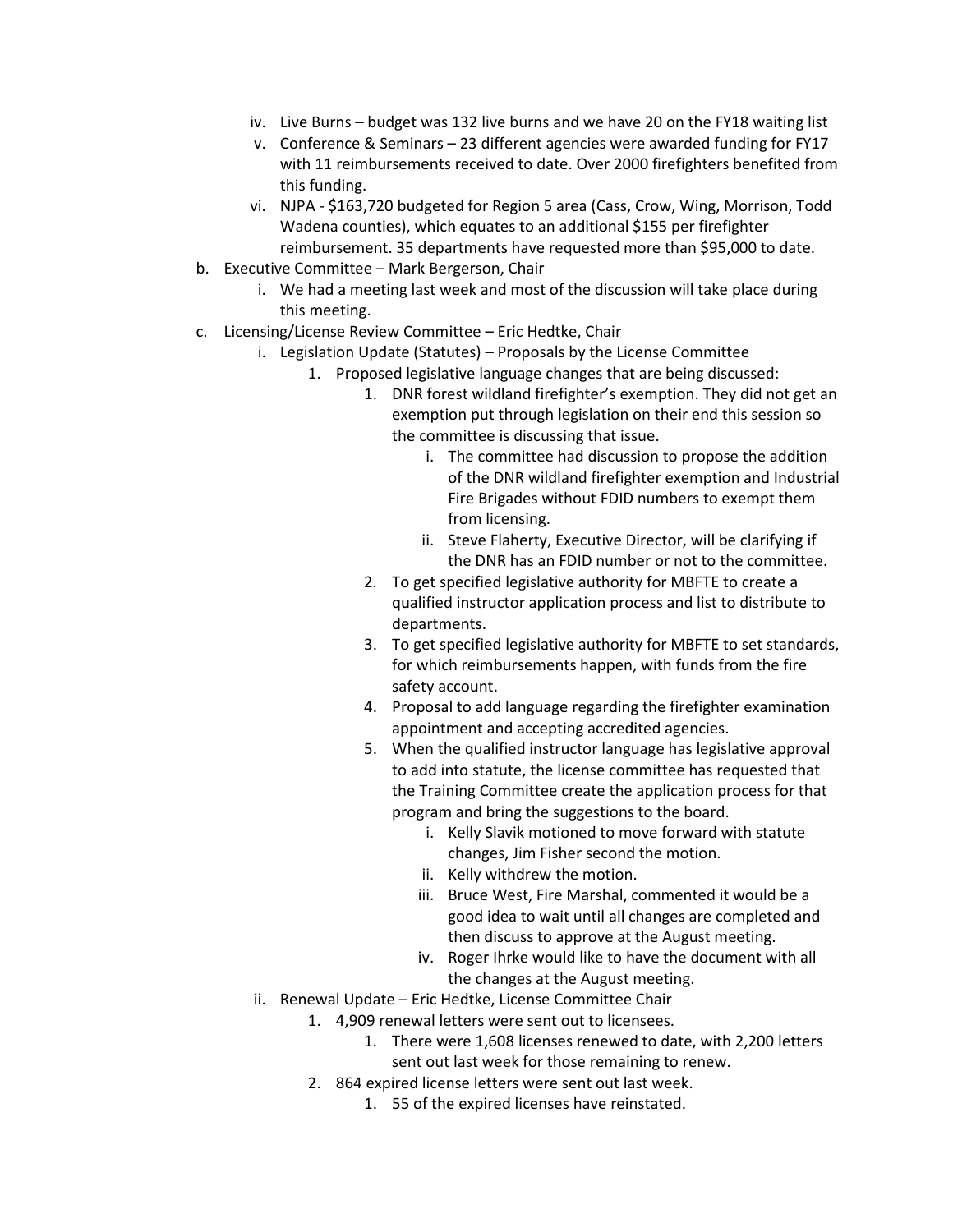- 3. 1,960 new applications have submitted since January 1, 2017.
- d. Training Committee- Mark Bergerson, Chair
	- i. Target Solutions Online and Reporting Program Update
		- 1. Target Solutions (online training program) has proposed a "suite" for the MBFTE to fund for the departments around Minnesota.
			- 1. \$125,000 per year proposal (This would be a budgeted item out of the MBFTE budget annually if the board decides to offer this program state wide)
				- i. At \$5.00 per firefighter the program will have:
					- 1. Eleven core elements training
					- 2. OSHA training
						- a. Departments on the program already will not get a discount for the \$5.00 per firefighter, but the company will add more business features to those programs for those departments.
						- b. There is a full package option for departments that has more reporting features at \$95.00 per firefighter.
						- c. Steve Flaherty, Executive Director, commented that there was a lot of request during the listening sessions for an online training program. The reporting feature can give us the information as to what is the fire service doing a lot of training on, what standards are being conducted throughout the state, or what is the need out there for certain kinds of training as we do not have a way to capture that information at this time.
				- ii. This will be a tiered system with state/region/department for reporting features on training around the state.
					- 1. Roger Ihrke would like to make sure this would not be mandatory for departments to use and we do not penalize departments for not using the program.
						- a. Mark Bergerson, Chair, commented there was never and discussion on penalizing those departments that do not use the program. It is just an option for the online training component for those departments that have issues getting their members to the meetings for the specified trainings that are required.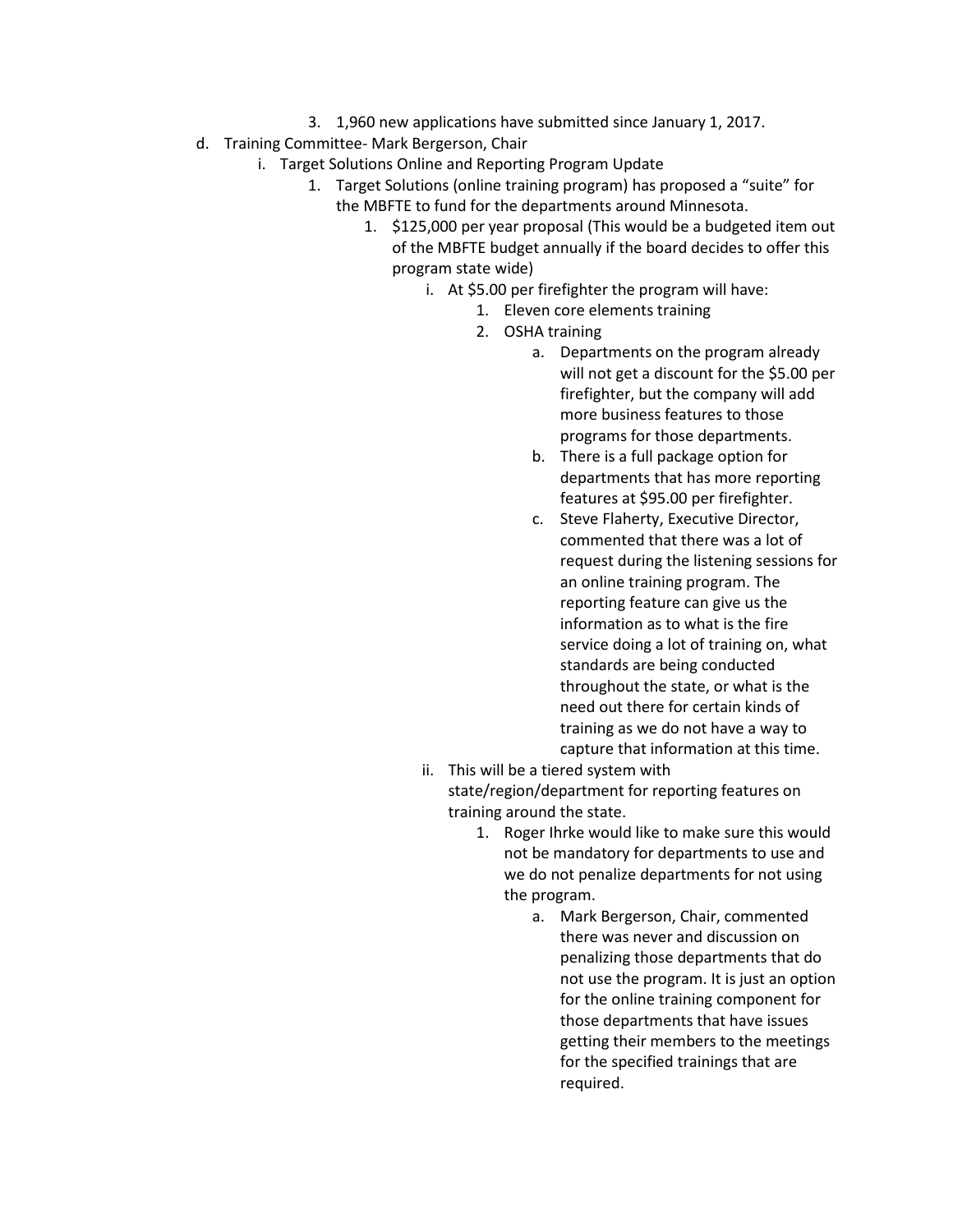- 2. John Kahnke wanted to know if Image Trend was set up to collect data and why do we need another program to do the same thing. In addition, who would be looking at the data and how will it be shared.
	- a. Dean Wrobbel replied that Image Trend is a reporting program and Target Solutions is more of an online training program and has a reporting feature of the training completed by each firefighter. If someone wanted to put a training out statewide in an email then everyone can go online with Target Solutions and do the training. The system would be set up with permissions to who you would give the access.
	- b. Bruce West, Fire Marshal, commented that Image Trend is coming out with Image Trend Elite program. We will be checking with Scott Radke regarding if this program will be the same as Target Solutions, before the MBFTE makes a decision. Image Trends is already a program offered across the state by the State Fire Marshal Division. The SFMD will be upgrading the Image Trend system, but would like to compare the two programs before any decisions are made. We would like to know if one program would work for the same needs as the other provides.
	- c. Mark Bergerson, Chair, commented that it would have four levels. The state could look down the whole chain, but the other levels cannot look up the chain. The information would be shared with the MBFTE and then the board can decide whom else they would like to share the information.
	- d. Dean Wrobbel also commented that events could be shared throughout the state with the sign up being done through the site, such as conferences and seminars. Target Solutions added this into the package. This program offers online training that individuals can complete on their own time.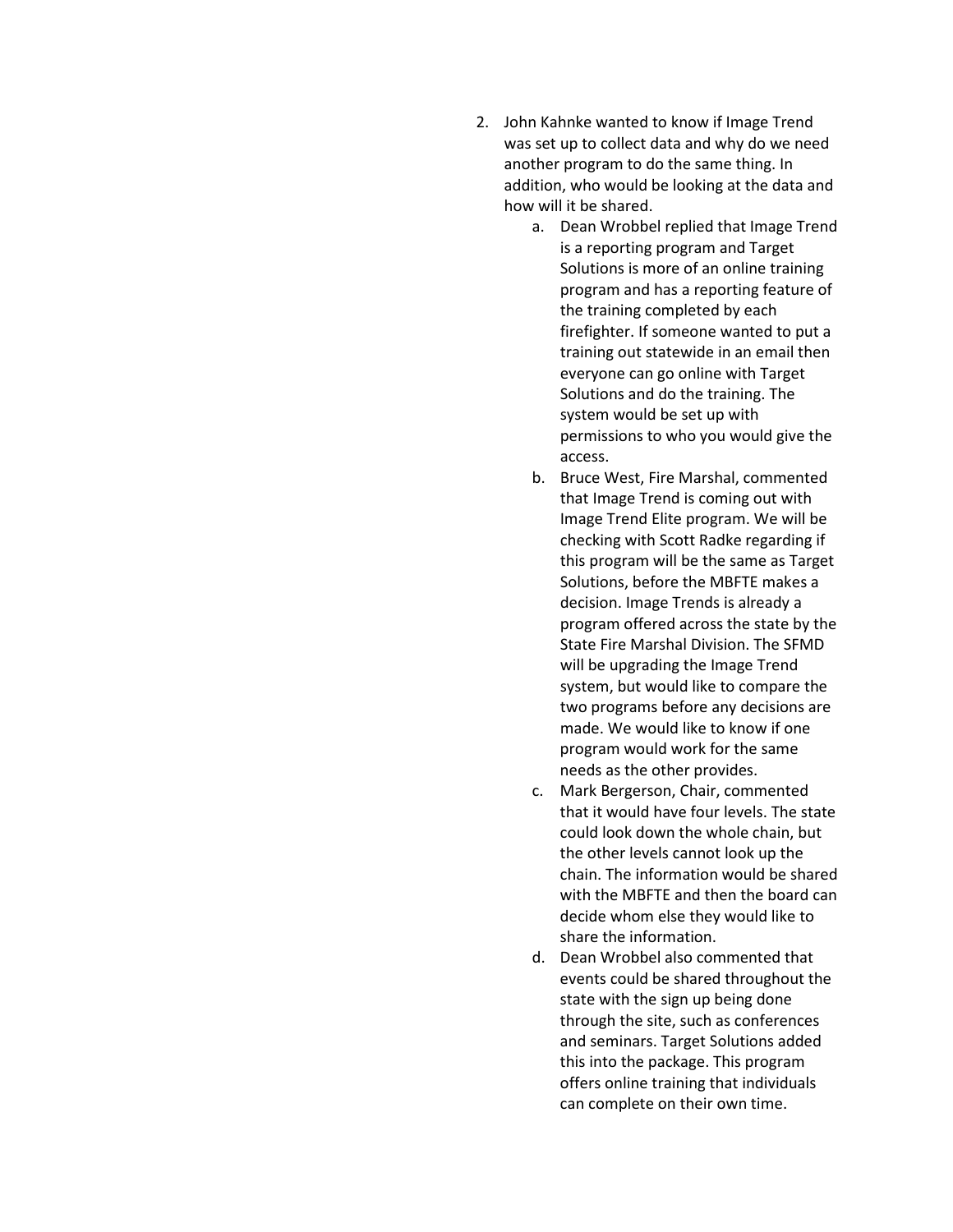- e. Eric Hedtke asked if Steve Flaherty has heard back regarding the single source RFP.
	- i. Steve Flaherty, Executive Director, replied that he has not heard back from the fiscal management yet.
- f. Mark Bergerson, Chair, would like to know when the start date would be.
	- i. Dean Wrobbel commented they would need to build the system and get the site set up and that would take about 2-3 months, so January 1, 2018 would be a good start date goal.
- g. Mark Bergerson, Chair, commented that once we have answers to some of the questions we could look if we have the budget for this type of program.
	- i. Dean Wrobbel commented that it would need to be an ongoing budget item because of the building of the program and keep consistent.
	- ii. Mark Bergerson, Chair, commented it would be out of the operating budget.
	- iii. Bruce West, Fire Marshal, replied that there should be answers by the August meeting then the board could make a decision at that time.
	- iv. Steve Flaherty, Executive Director, commented that we are also waiting for an answer on locking in the price for 5 year commitment of \$5.00 per firefighter and inflation does not occur to the price. In addition, when the firefighter study comes out later this summer it will show that departments are looking for more online type training programs for their departments. They would like to be able to assign the online portion and when they come to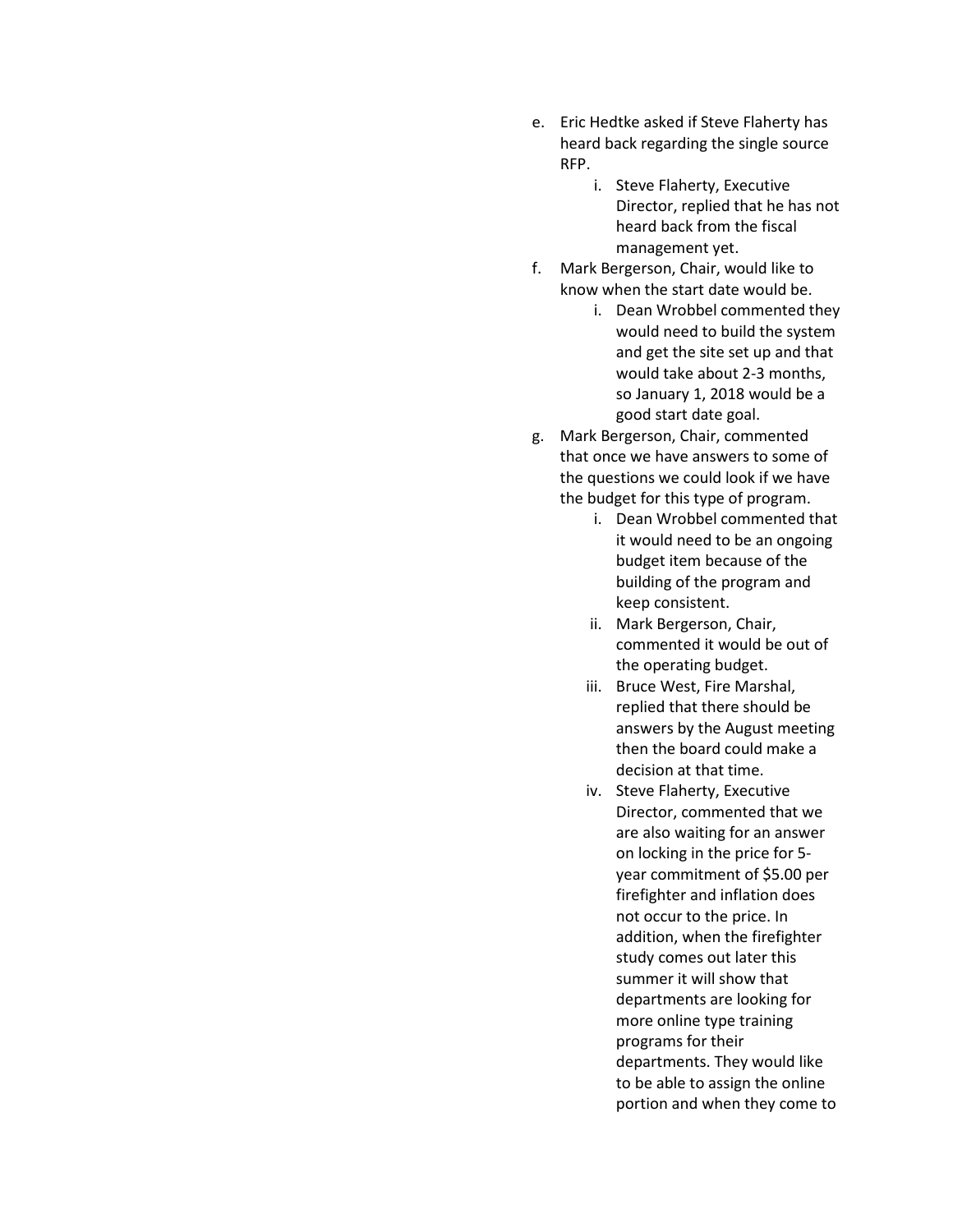the meeting do the on hands training. This program will also be able to report what standards the departments are doing, which has been a request from this board, but we do not have the ability to track that right now.

- v. Dean Wrobbel commented that they have gotten more programs added for their money with no increases in three years.
- ii. Boat and Water Rescue Mark Bergerson, Chair
	- 1. Century College would be handling the training of this program. This would be regional classes on boat operator and rescue swimmer. This could be a refundable course through the per firefighter funding or ask FSAC for that funding to be a pass through from MBFTE funding.
		- 1. John Kahnke asked how this training is different from what the DNR offers.
			- i. Marv Calvin, M-State, commented that it is not the same as DNR; it is strictly for boat operation instruction. This program is specifically designed for emergency responders. The concern is for river operation training.
		- 2. Mark Bergerson, Chair, commented another option they could submit under the conference & seminar grant. The Executive Committee believes that this is a worthwhile course; but it could be funded through the departments per firefighter award allocations since it would fall under an NFPA standard on the reimbursable expense list.
			- i. Steve Flaherty, Executive Director, commented that this program would fall under the NFPA1670 standard on the reimbursable expense list.
		- 3. Motion from Roger Ihrke to use existing funds through MBFTE for this program, Chip second the motion. Motion carried
- iii. MNICS Leadership Course Mark Bergerson, Chair
	- 1. Steve Flaherty, Executive Director, commented that the funding will be carried over from last fiscal year budget for this program, if more is needed then we will do the request to FSAC.
	- 2. This course remains a very popular training from departments all over the state.
- iv. ADMS Virtual Reality Simulator Mark Bergerson, Chair
	- 1. The request is for \$342,000 without the support plan.
	- 2. The DNR would like MBFTE to request the funding from FSAC on their behalf. The funds will run through MBFTE.
	- 3. Steve Flaherty, Executive Director, commented this training would tie into the firefighter training study. We appreciate the cost and investment into this type of training program.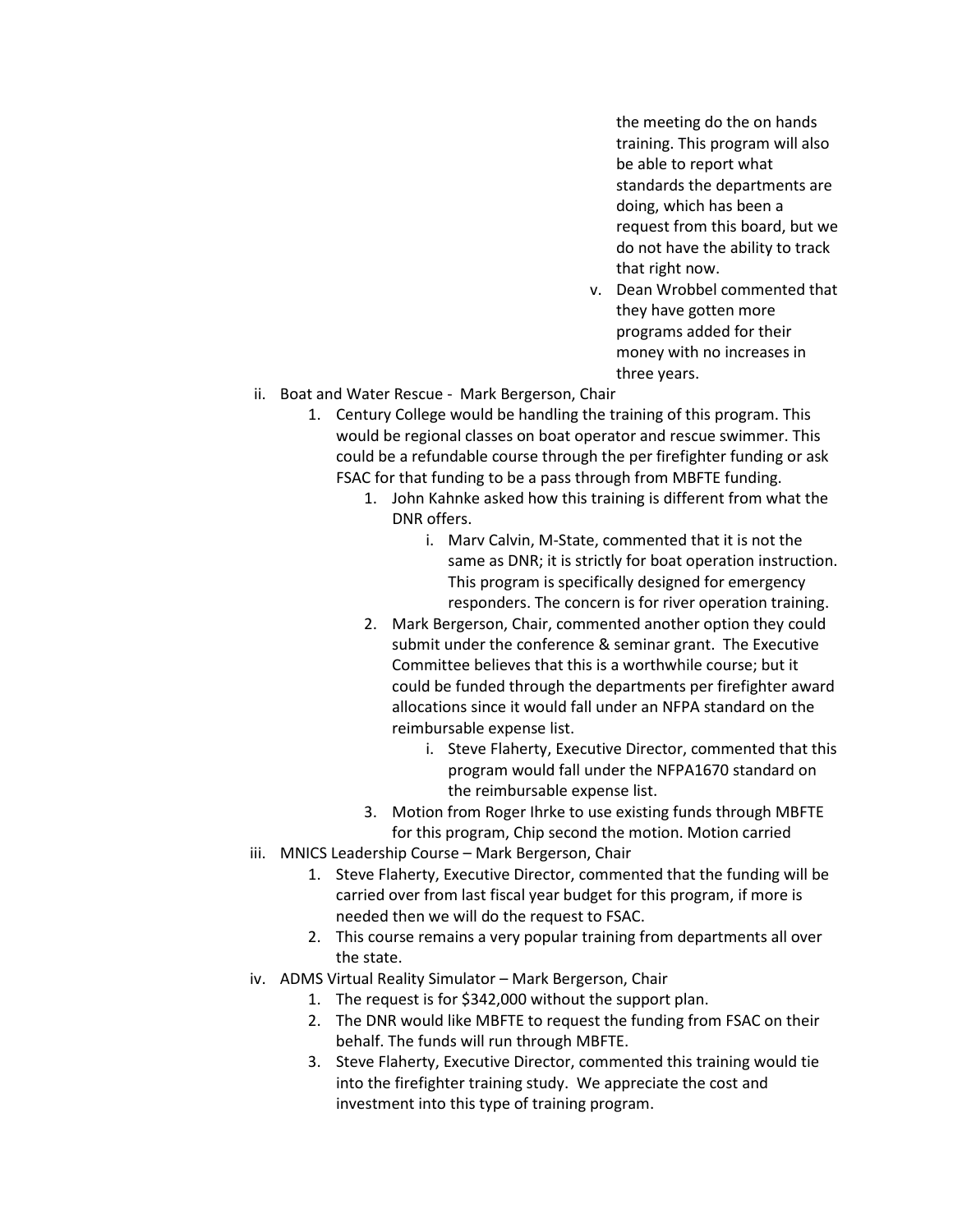- 4. Bruce West, Fire Marshal, wanted to clarify the request for the funding request on the wildland portion is \$220,000 of the \$342,000. The questions will arise from the FSAC regarding the issue of being "wildland" training verses "structural" training.
	- i. Bruce West, Fire Marshal, commented that maybe it should be named something other than "wildland". If presenting to FSAC, they will ask if it is just geared toward wildland firefighting and how would it benefit departments across the state.
		- 1. Mark Bergerson, Chair, commented that their department fights many wild fires and so do many other departments, so this would be a benefit across the state. The simulator is geared for all firefighting with multiple scenarios built into the simulator.
		- 2. Bruce West, Fire Marshal, commented that maybe it should be presented as "wildland urban interface training" for all types of firefighting.
	- ii. Roger Ihrke asked if the DNR putting funding into this project as well and will they provide the instructors for this simulator.
		- 1. Mark Bergerson, Chair, replied that they would be providing all the training, the instructors, trailer and storage of the equipment. They plan to go to all the regional conferences, fire schools and other events across the state with the simulator.
		- 2. Gary Stevens asked if they would charge for this training.
			- a. Kevin Sedivy, FSS, replied they said there would be no fees charged for this training.
- 5. Roger Ihrke motioned to request \$342,000 from FSAC for the ADMS simulator. Christie Patrick, second the motion. Motion carried
	- 1. Motion amended by Roger Ihrke, to the updated figure of \$385,450 without the support plan. Christie Patrick second the amended motion. Motion carried
- v. Leadership Development Course Mark Bergerson, Chair
	- 1. This is the course MBFTE designed and has two different groups train each fiscal year at Camp Ripley. This program has been offered for the last four years with very positive feedback across the state.
		- i. Roger Ihrke asked if this funding is part of the budget that will be decided by the board in August.
			- 1. Mark Bergerson, Chair, commented that is correct.
- vi. Qualified Instructors Mark Bergerson, Chair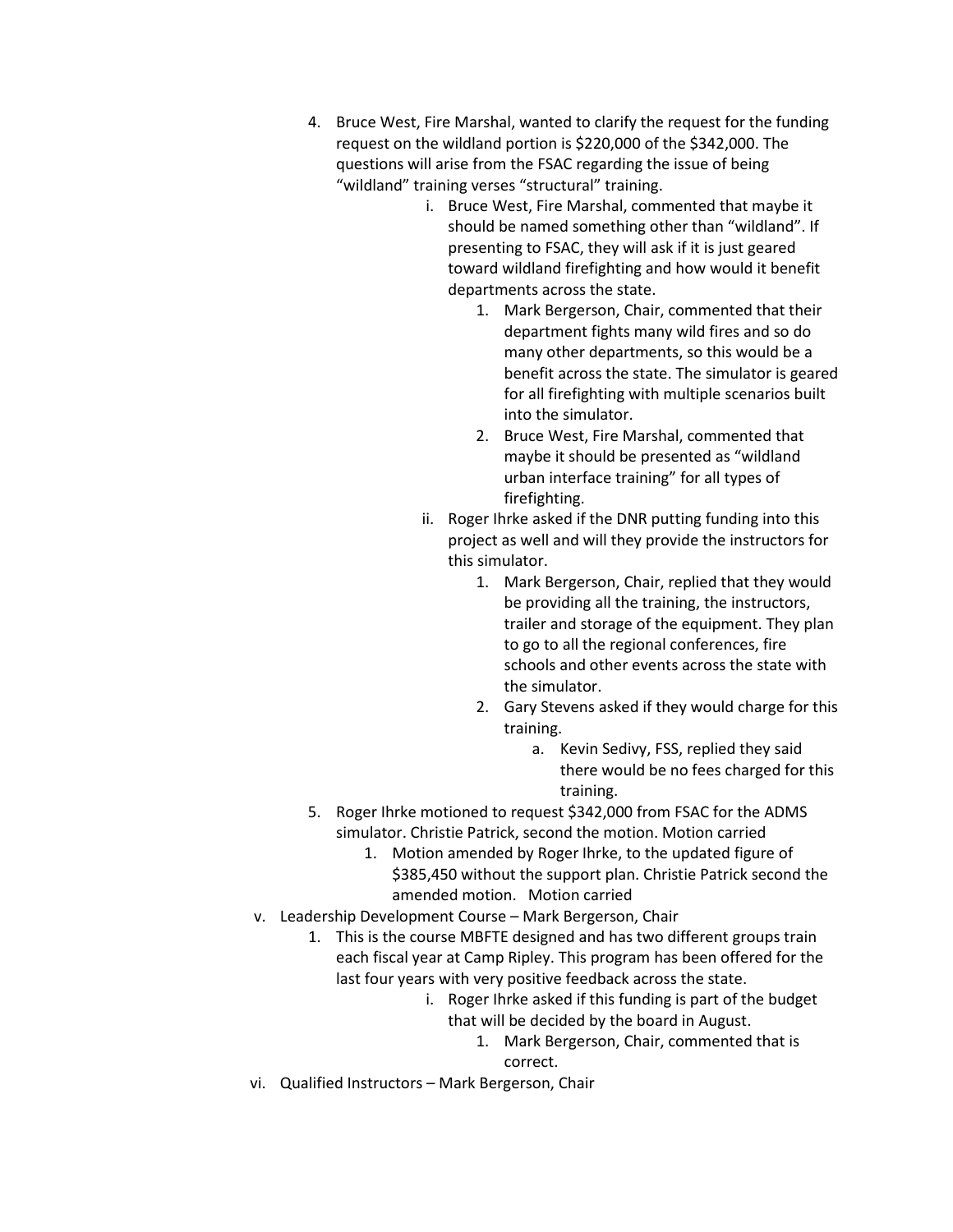- 1. This was an implied power by the board and because it is open for interpretation by the AG office representative, we would like to propose this as a specified power in statute. The training committee would like to propose adding into statute an application and qualified instructor list process.
	- 1. Roger Ihrke asked if this was something that the MFSCB would handle.
		- i. Mark Bergerson, Chair, replied they do not have the same criteria, as we would require for teaching a training course.
		- ii. Roger Ihrke asked what are the qualifications the schools require to instruct training courses.
			- 1. Marv Calvin, M-State, replied there are no requirements required through the college system, each college can have their own requirement expectations they hire instructors by.
			- 2. Mark Bergerson, Chair, commented that they do have to have some qualifications to instruct by having certification or experience in the field they are instructing.
			- 3. Christie Patrick replied she teaches for Century College and she had to have 5 years' experience in the fire service as well as an instructor certification.
			- 4. Becki White commented that each school is different with the requirements of qualifications to instruct the trainings.
			- 5. Mark Bergerson, Chair, commented that this board does have qualifications set for qualified instructors:
				- a. Five years' experience as an instructor in any MBFTE reimbursable classes or
				- b. FF1, FF2 and instructor 1 certification or Bachelors or Master's degree in adult education and
				- c. The equivalent of five years active firefighter; or
				- d. Professional Educator/Specialist (Example: Leadership; Ethics)
			- 6. Roger Ihrke commented so only the one person has that requirement and the people teaching under them do not meet those requirements.
			- 7. Steve Flaherty, Executive Director, commented that is correct the program manager has met the requirements and the people under them that do the instructor do not necessarily meet those requirements. Each college is different.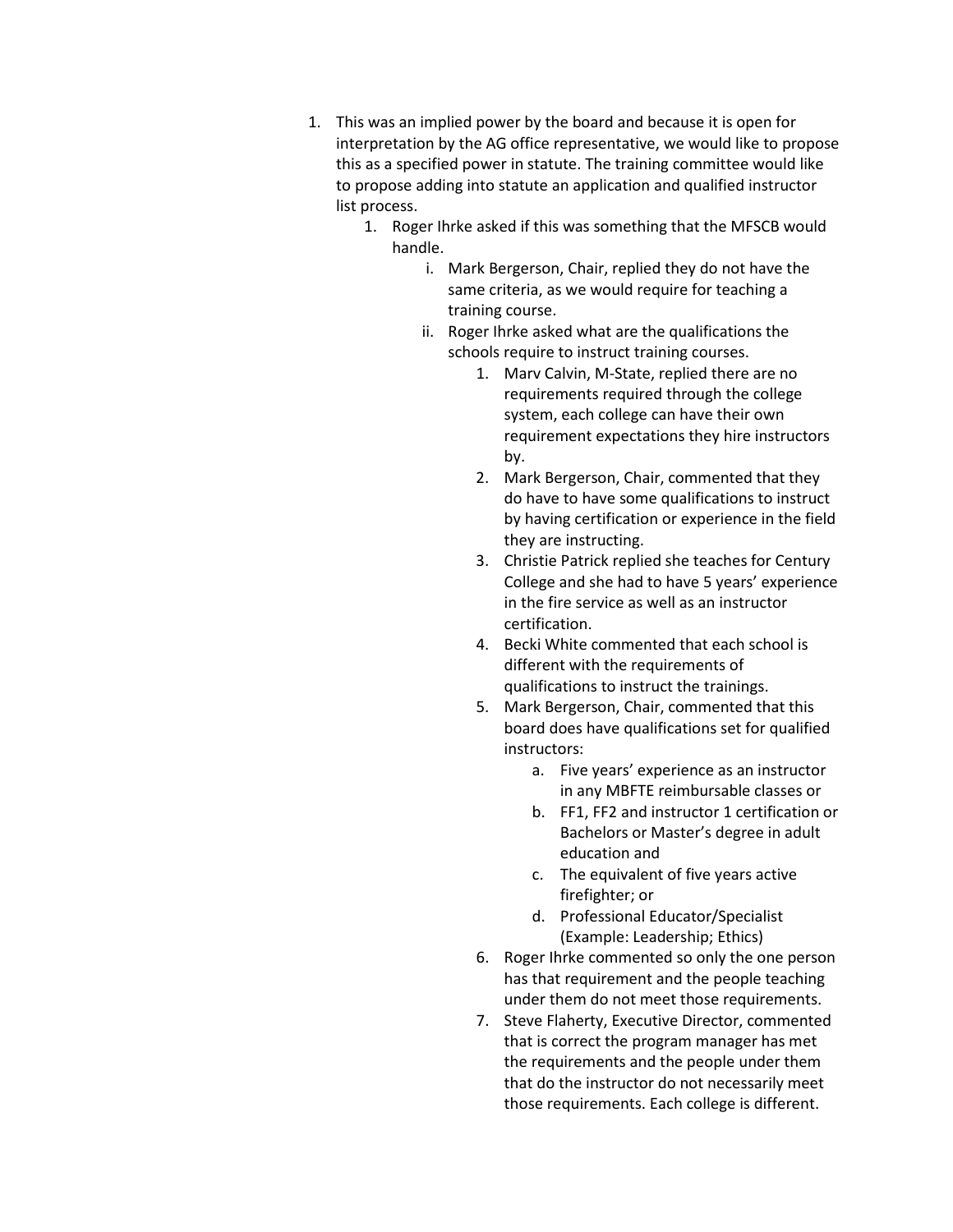- 8. Roger Ihrke commented if the AG office said we do not have the power to do this why we are doing this.
- 9. Mark Bergerson, Chair, commented we do have the power to set the qualifications, but we only had the implied power to create this list. We now need to open statute to have specified power to create the list. If anyone should bring about questions regarding why they may not be on the qualified list, then we need to have the specified power to have legal protection for those situations.
- 10. Marv Calvin, M-State, suggested the board could put out that the departments have to use "certified instructors" in order to be reimbursed.

- 5. Old Business
	- a. Firefighting Training Study update (M.A.D.)
		- i. Bruce West, Fire Marshal, commented that there were eight listening sessions across the state. There was many data collected and MAD is putting all that information into a report that will be due out by June 30. The study will look at the past, present and 20 years from now. When the information from the study is received by our office, it will be shared immediately with the fire service. It was very clear in the listening sessions that the fire service does not want any changes with the MBFTE and funding.
			- 1. Roger Ihrke brought up that the fire safety account is funded by a percentage of homeowner's insurance premiums and looking at a report handed out regarding department calls, shows that most of the fire calls are now EMS service calls, that maybe the account should be funded by auto insurance.
			- 2. Bruce West, Fire Marshal commented that many years ago, it was fire suppression and now it has changed and only 20% is fire suppression and the rest are EMS calls.
	- b. Governor Appointments Completed
		- i. Jim Fisher
		- ii. Becki White
		- iii. Natascha Hennen
			- 1. The board would like to thank and present a certificate Dean Wrobbel for his service to the board and to the state of MN.
- 6. New Business
	- a. Live Burn Training
		- i. There was an investigation regarding an incident that occurred during a live burn funded by MBFTE. Marshal West and Executive Director Steve Flaherty met with the parties involved and brought up the importance of completing a first report of injury for any incident that occurs during a training. If there is ever an incident that happens during any MBFTE funded events they are to notify MBFTE immediately of the circumstances. This is a mandatory request if any litigation should ever arise so all parties are aware of any incident that occurred.